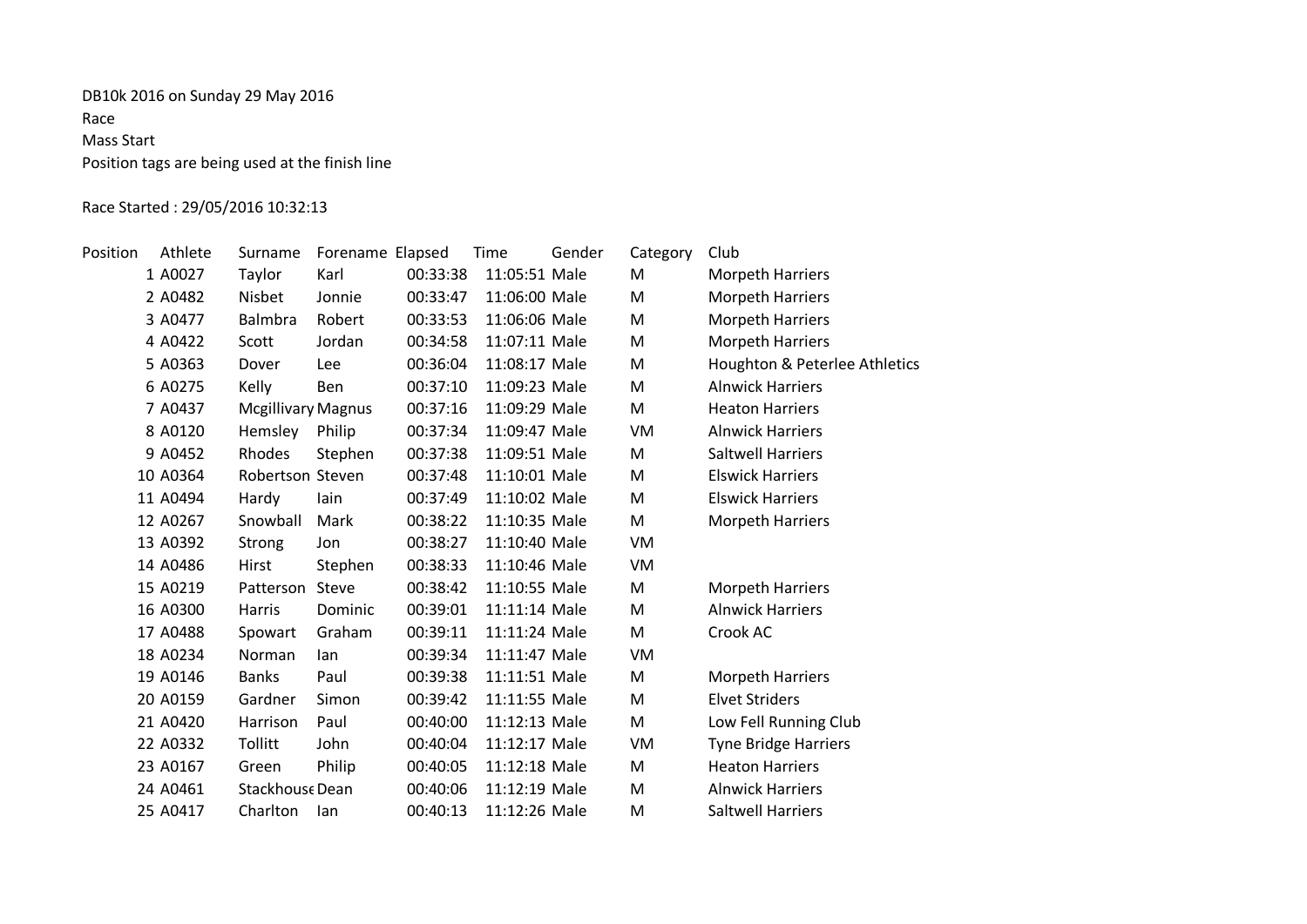| 26 A0495 | Smith                     | Jeremy       | 00:40:29 | 11:12:42 Male   | M  | <b>Heaton Harriers</b>  |
|----------|---------------------------|--------------|----------|-----------------|----|-------------------------|
| 27 A0357 | Gray                      | Peter        | 00:40:37 | 11:12:50 Male   | VM | <b>Alnwick Harriers</b> |
| 28 A0399 | Price                     | Matthew      | 00:40:49 | 11:13:02 Male   | M  |                         |
| 29 A0240 | Lloyd                     | Jake         | 00:40:50 | 11:13:03 Male   | M  |                         |
| 30 A0419 | <b>Macdonalc Catriona</b> |              | 00:40:50 | 11:13:03 Female | F  | <b>Morpeth Harrier</b>  |
| 31 A0203 | Jane                      | Hodgson      | 00:41:04 | 11:13:17 Female | f  | Morpeth Harrier         |
| 32 A0349 | Phillipson Colin          |              | 00:41:12 | 11:13:25 Male   | M  | Derwent valley r        |
| 33 A0408 | Hall                      | Gary         | 00:41:15 | 11:13:28 Male   | M  | <b>Alnwick Harriers</b> |
| 34 A0426 | Caswell                   | Jonathan     | 00:41:18 | 11:13:31 Male   | VM |                         |
| 35 A0471 | Kerry                     | Shaun        | 00:41:23 | 11:13:36 Male   | M  | Houghton Harrie         |
| 36 A0182 | Snowball                  | Chris        | 00:41:28 | 11:13:41 Male   | M  | Ashington Hirst I       |
| 37 A0490 | Smith                     | Phil         | 00:41:44 | 11:13:57 Male   | M  |                         |
| 38 A0290 | Storey                    | Calum        | 00:41:48 | 11:14:01 Male   | M  | <b>Blyth Running Cl</b> |
| 39 A0317 | <b>Thompson Martin</b>    |              | 00:41:48 | 11:14:01 Male   | M  | Ashington Hirst I       |
| 40 A0099 | Douglass                  | Alistair     | 00:42:14 | 11:14:27 Male   | M  |                         |
| 41 A0446 | Graham                    | Michael      | 00:42:23 | 11:14:36 Male   | VM | Low Fell Running        |
| 42 A0302 | Watchman David            |              | 00:42:27 | 11:14:40 Male   | M  |                         |
| 43 A0245 | Landon                    | Darren       | 00:42:38 | 11:14:51 Male   | M  |                         |
| 44 A0462 | Shepherd                  | David        | 00:42:39 | 11:14:52 Male   | M  |                         |
| 45 A0425 | <b>Tipping</b>            | Alan         | 00:42:43 | 11:14:56 Male   | M  |                         |
| 46 A0487 | Dawson                    | Simon        | 00:42:52 | 11:15:05 Male   | M  |                         |
| 47 A0492 | Scalfe                    | Peter        | 00:42:55 | 11:15:08 Male   | VM | <b>Morpeth Harrier</b>  |
| 48 A0431 | Paterson                  | Garry        | 00:42:59 | 11:15:12 Male   | M  | Low Fell Running        |
| 49 A0152 | Redford                   | lan          | 00:43:00 | 11:15:13 Male   | M  |                         |
| 50 A0230 | Smith                     | Stephen      | 00:43:06 | 11:15:19 Male   | VM | St Albans               |
| 51 A0246 | Jones                     | <b>Steve</b> | 00:43:13 | 11:15:26 Male   | M  |                         |
| 52 A0403 | Garrick                   | David        | 00:43:19 | 11:15:32 Male   | M  |                         |
| 53 A0418 | Luzanycia                 | Paul         | 00:43:22 | 11:15:35 Male   | VM | Norh East Vets r        |
| 54 A0430 | Gowell                    | Gary         | 00:43:26 | 11:15:39 Male   | M  | <b>Alnwick Harriers</b> |
| 55 A0133 | Harker                    | John         | 00:43:27 | 11:15:40 Male   | M  |                         |
| 56 A0414 | Macdonalc Lorna           |              | 00:43:36 | 11:15:49 Female | F  | <b>Morpeth Harrier</b>  |
| 57 A0163 | Cowell                    | Stephen      | 00:43:41 | 11:15:54 Male   | VM | <b>Alnwick Harriers</b> |
| 58 A0448 | Emson                     | Robert       | 00:44:03 | 11:16:16 Male   | M  | <b>Elswick Harriers</b> |

| Heaton Harriers  |  |
|------------------|--|
| Alnwick Harriers |  |

Morpeth Harriers Morpeth Harriers Derwent valley running club Alnwick Harriers

Houghton Harriers Ashington Hirst Running Club

Blyth Running Club Ashington Hirst Running Club

Low Fell Running Club

Morpeth Harriers Low Fell Running Club

Norh East Vets running Club Alnwick Harriers

Morpeth Harriers Alnwick Harriers **Elswick Harriers**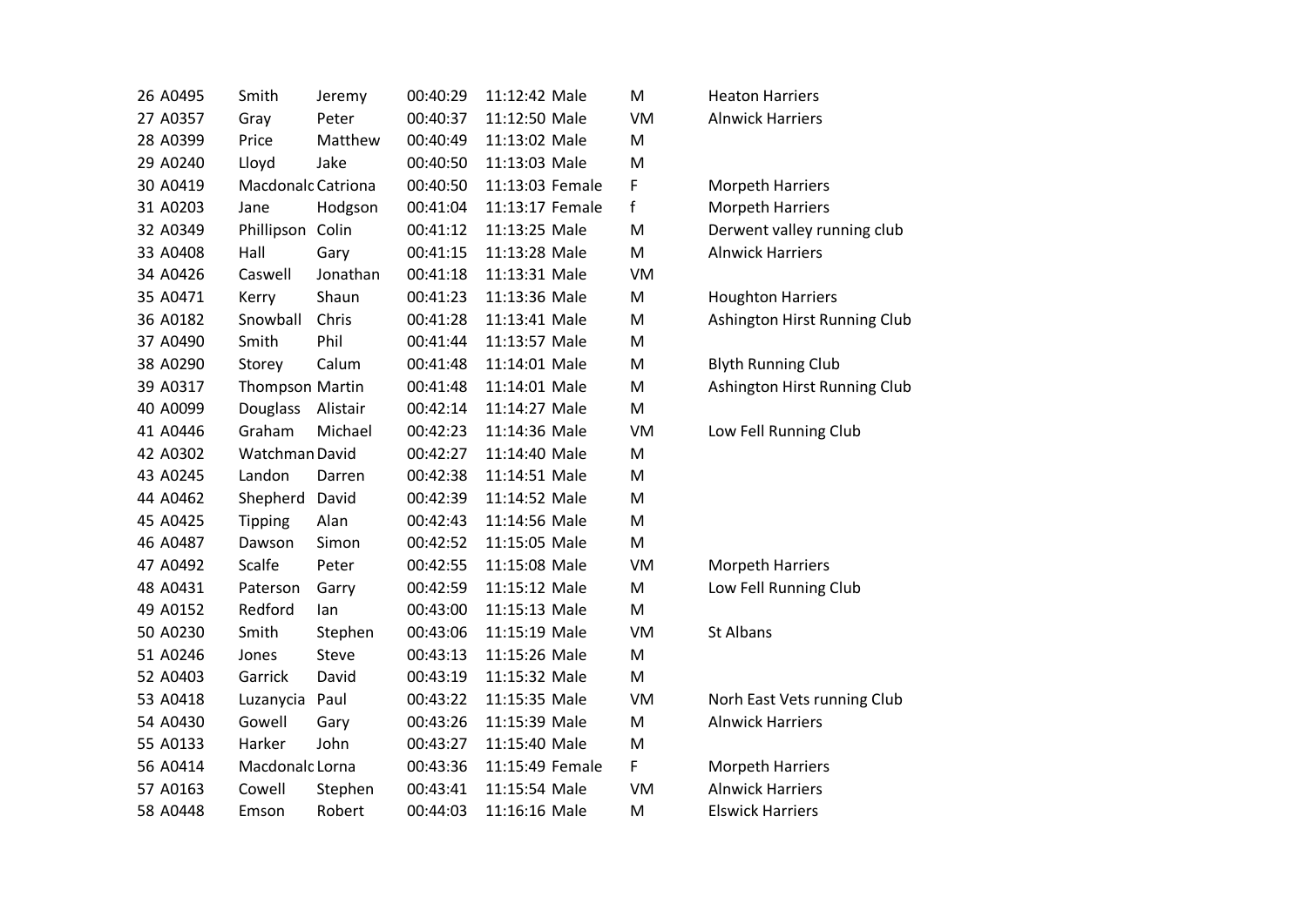| 59 A0306 | Wright           | Willard     | 00:44:15 | 11:16:28 Male   | VM        |                             |
|----------|------------------|-------------|----------|-----------------|-----------|-----------------------------|
| 60 A0309 | Fairish          | Eddie       | 00:44:18 | 11:16:31 Male   | M         |                             |
| 61 A0397 | Davison          | Matthew     | 00:44:25 | 11:16:38 Male   | M         |                             |
| 62 A0444 | Hindmarsh Philip |             | 00:44:28 | 11:16:41 Male   | M         | <b>Stocksfield Striders</b> |
| 63 A0224 | Wilkes           | Scott       | 00:44:30 | 11:16:43 Male   | M         |                             |
| 64 A0384 | Beryl            | Stuart      | 00:44:42 | 11:16:55 Male   | VM        | <b>Blaydon Harriers</b>     |
| 65 A0416 | Goode            | Philip      | 00:44:43 | 11:16:56 Male   | M         | <b>Saltwell Harriers</b>    |
| 66 A0312 | Checkley         | Chris       | 00:44:44 | 11:16:57 Male   | M         |                             |
| 67 A0202 | Hodgson          | Andrew      | 00:44:51 | 11:17:04 Male   | M         |                             |
| 68 A0026 | Connor           | Philip      | 00:44:58 | 11:17:11 Male   | M         | <b>Elvet Striders</b>       |
| 69 A0004 | Cook             | David       | 00:45:06 | 11:17:19 Male   | M         | <b>Hauxley Hurriers</b>     |
| 70 A0371 | Urwin            | Noel        | 00:45:08 | 11:17:21 Male   | VM        |                             |
| 71 A0150 | Marshal          | Neil        | 00:45:12 | 11:17:25 Male   | M         |                             |
| 72 A0274 | Kelly            | Karen       | 00:45:14 | 11:17:27 Female | F         | <b>Alnwick Harriers</b>     |
| 73 A0321 | Storey           | Alan        | 00:45:19 | 11:17:32 Male   | <b>VM</b> | <b>Blaydon Harriers</b>     |
| 74 A0231 | Coleman          | Christophe  | 00:45:32 | 11:17:45 Male   | F         |                             |
| 75 A0329 | Hutton           | Amdrew      | 00:45:32 | 11:17:45 Male   | M         |                             |
| 76 A0280 | Thiraway         | Malcolm     | 00:45:36 | 11:17:49 Male   | VM        | <b>Gateshead Harriers</b>   |
| 77 A0498 | Sill             | Richard     | 00:45:41 | 11:17:54 Male   | VM        | <b>Morpeth Harriers</b>     |
| 78 A0348 | Graham           | Chris       | 00:45:48 | 11:18:01 Male   | M         | <b>Heaton Harriers</b>      |
| 79 A0254 | Routledge Daniel |             | 00:45:56 | 11:18:09 Male   | M         | <b>Heaton Harriers</b>      |
| 80 A0493 | Dixon            | Alison      | 00:46:00 | 11:18:13 Female | F         | North Shields Poly          |
| 81 A0190 | Holliday         | Jonathan    | 00:46:08 | 11:18:21 Male   | M         |                             |
| 82 A0434 | Donaldson Stuart |             | 00:46:24 | 11:18:37 Male   | M         |                             |
| 83 A0081 | Pearce           | Carl        | 00:46:31 | 11:18:44 Male   | M         |                             |
| 84 A0367 | Cuthbert         | John        | 00:46:32 | 11:18:45 Male   | M         | <b>Alnwick Harriers</b>     |
| 85 A0468 | Foster           | Damian      | 00:46:36 | 11:18:49 Male   | M         | <b>Morpeth Harriers</b>     |
| 86 A0018 | Hamilton         | Neil        | 00:46:39 | 11:18:52 Male   | M         |                             |
| 87 A0378 | Morris           | Stuart      | 00:46:43 | 11:18:56 Male   | M         | <b>Alnwick Harriers</b>     |
| 88 A0073 | Eastlake         | <b>Ivan</b> | 00:46:43 | 11:18:56 Male   | VM        |                             |
| 89 A0225 | Auld             | Malcolm     | 00:46:45 | 11:18:58 Male   | M         |                             |
| 90 A0032 | Paton            | Chris       | 00:46:53 | 11:19:06 Male   | M         | <b>Gateshead Harriers</b>   |
| 91 A0223 | Storey           | Duncan      | 00:46:58 | 11:19:11 Male   | M         |                             |

| <b>Stocksfield Striders</b>                                                                                      |
|------------------------------------------------------------------------------------------------------------------|
| <b>Blaydon Harriers</b><br><b>Saltwell Harriers</b>                                                              |
| Elvet Striders<br><b>Hauxley Hurriers</b>                                                                        |
| <b>Alnwick Harriers</b><br><b>Blaydon Harriers</b>                                                               |
| <b>Gateshead Harriers</b><br>Morpeth Harriers<br><b>Heaton Harriers</b><br>Heaton Harriers<br>North Shields Poly |
| <b>Alnwick Harriers</b><br>Morpeth Harriers                                                                      |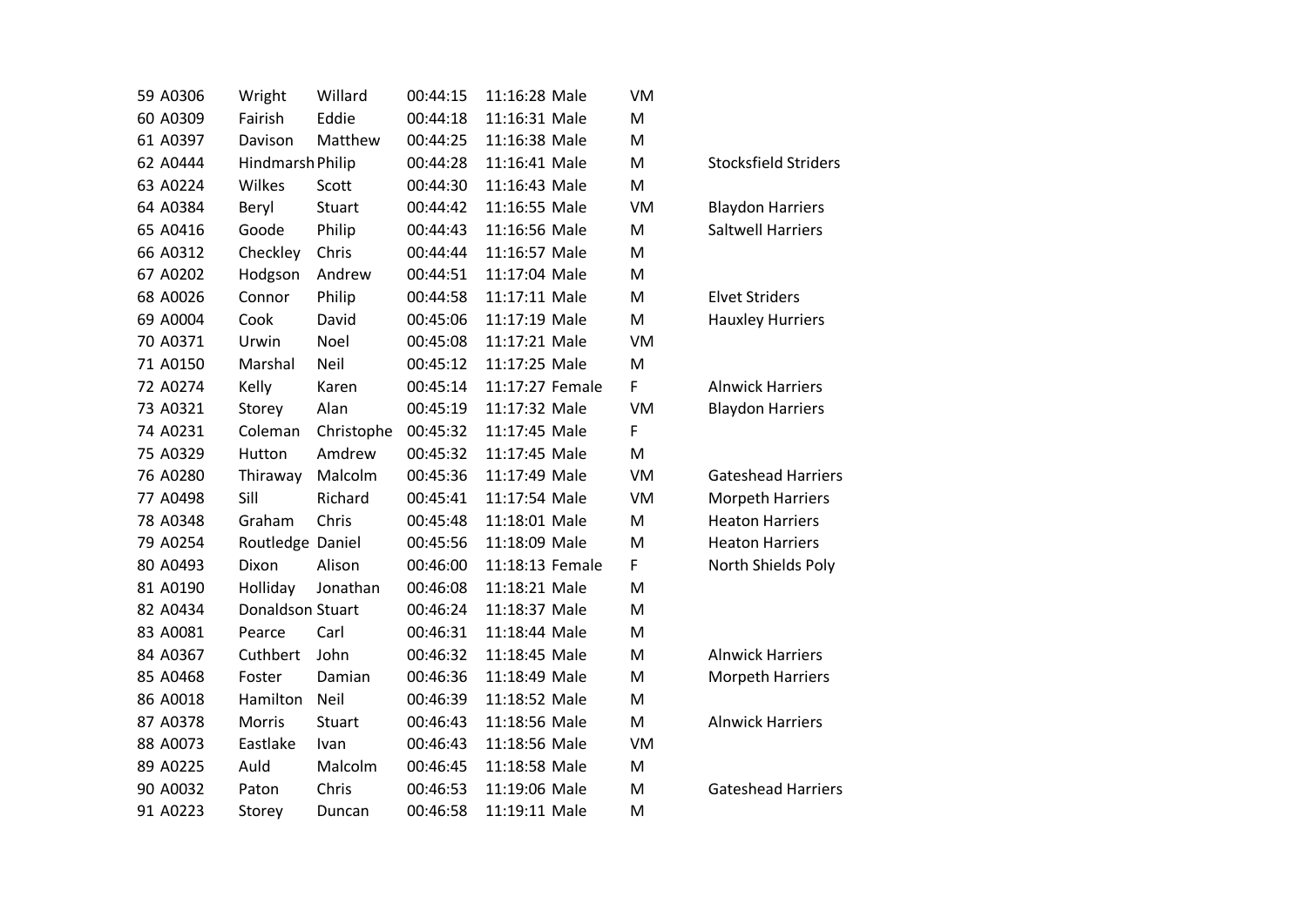| 92 A0180  | <b>Bellis</b>  | Les       | 00:47:00 | 11:19:13 Male   | VM | <b>Heaton Harriers</b>    |
|-----------|----------------|-----------|----------|-----------------|----|---------------------------|
| 93 A0119  | Leitch         | James     | 00:47:01 | 11:19:14 Male   | M  | <b>Heaton Harriers</b>    |
| 94 A0421  | Robinson       | John      | 00:47:11 | 11:19:24 Male   | M  | <b>Alnwick Harriers</b>   |
| 95 A0097  | Yeadon         | Paul      | 00:47:12 | 11:19:25 Male   | M  | <b>Rothbury Runners</b>   |
| 96 A0424  | <b>Brown</b>   | Ralph     | 00:47:16 | 11:19:29 Male   | M  |                           |
| 97 A0475  | Floyd          | ?Kirk     | 00:47:25 | 11:19:38 Male   | M  |                           |
| 98 A0036  | <b>Brown</b>   | Richard   | 00:47:30 | 11:19:43 Male   | M  |                           |
| 99 A0134  | Cole           | Graeme    | 00:47:31 | 11:19:44 Male   | M  |                           |
| 100 A0145 | <b>Baston</b>  | Josh      | 00:47:33 | 11:19:46 Male   | M  |                           |
| 101 A0347 | Cook           | Sharon    | 00:47:39 | 11:19:52 Female | F  | <b>Heaton Harriers</b>    |
| 102 A0383 | Salter         | Richard   | 00:47:41 | 11:19:54 Male   | M  |                           |
| 103 A0164 | Lewcock        | Guy       | 00:47:49 | 11:20:02 Male   | M  |                           |
| 104 A0333 | Stenson        | Charlotte | 00:47:51 | 11:20:04 Female | F  |                           |
| 105 A0374 | Atkinson       | Peter     | 00:47:58 | 11:20:11 Male   | VM | North Shields Poly        |
| 106 A0320 | Foley          | Erin      | 00:48:06 | 11:20:19 Female | F  |                           |
| 107 A0402 | Jackson        | Tony      | 00:48:23 | 11:20:36 Male   | M  |                           |
| 108 A0187 | Malone         | Laura     | 00:48:26 | 11:20:39 Female | F  |                           |
| 109 A0138 | Storey         | Simon     | 00:48:34 | 11:20:47 Male   | VM |                           |
| 110 A0396 | Robinson       | Gillian   | 00:48:47 | 11:21:00 Female | F  | <b>Gateshead Harriers</b> |
| 111 A0411 | Williams       | Julie     | 00:48:50 | 11:21:03 Female | F  | Wallsend Harriers & AC    |
| 112 A0110 | Reed           | Alexandra | 00:49:00 | 11:21:13 Female | F  | <b>Alnwick Harriers</b>   |
| 113 A0334 | Palin          | Samual    | 00:49:03 | 11:21:16 Male   | M  |                           |
| 114 A0386 | Hall           | Cheryl    | 00:49:04 | 11:21:17 Female | F  | North Shields Poly        |
| 115 A0037 | Kelly          | Liam      | 00:49:11 | 11:21:24 Male   | VM |                           |
| 116 A0463 | Kirby          | Steve     | 00:49:22 | 11:21:35 Male   | M  |                           |
| 117 A0226 | Scorer         | Lisa      | 00:49:23 | 11:21:36 Female | F  | <b>Blyth Running Club</b> |
| 118 A0282 | Lightfoot      | Susan     | 00:49:31 | 11:21:44 Female | F  | Washington Running Club   |
| 119 A0303 | Mcmahon Joanne |           | 00:49:35 | 11:21:48 Female | F  |                           |
| 120 A0268 | Browning Sue   |           | 00:49:36 | 11:21:49 Female | F  | <b>Blyth Running Club</b> |
| 121 A0011 | Haddon         | Paul      | 00:49:38 | 11:21:51 Male   | M  |                           |
| 122 A0210 | Norman         | Justine   | 00:49:43 | 11:21:56 Female | F  | <b>Alnwick Harriers</b>   |
| 123 A0440 | Doidge         | Bill      | 00:49:43 | 11:21:56 Male   | VM | Low Fell Running Club     |
| 124 A0141 | Harmon         | Craig     | 00:49:44 | 11:21:57 Male   | M  | <b>Blyth Running Club</b> |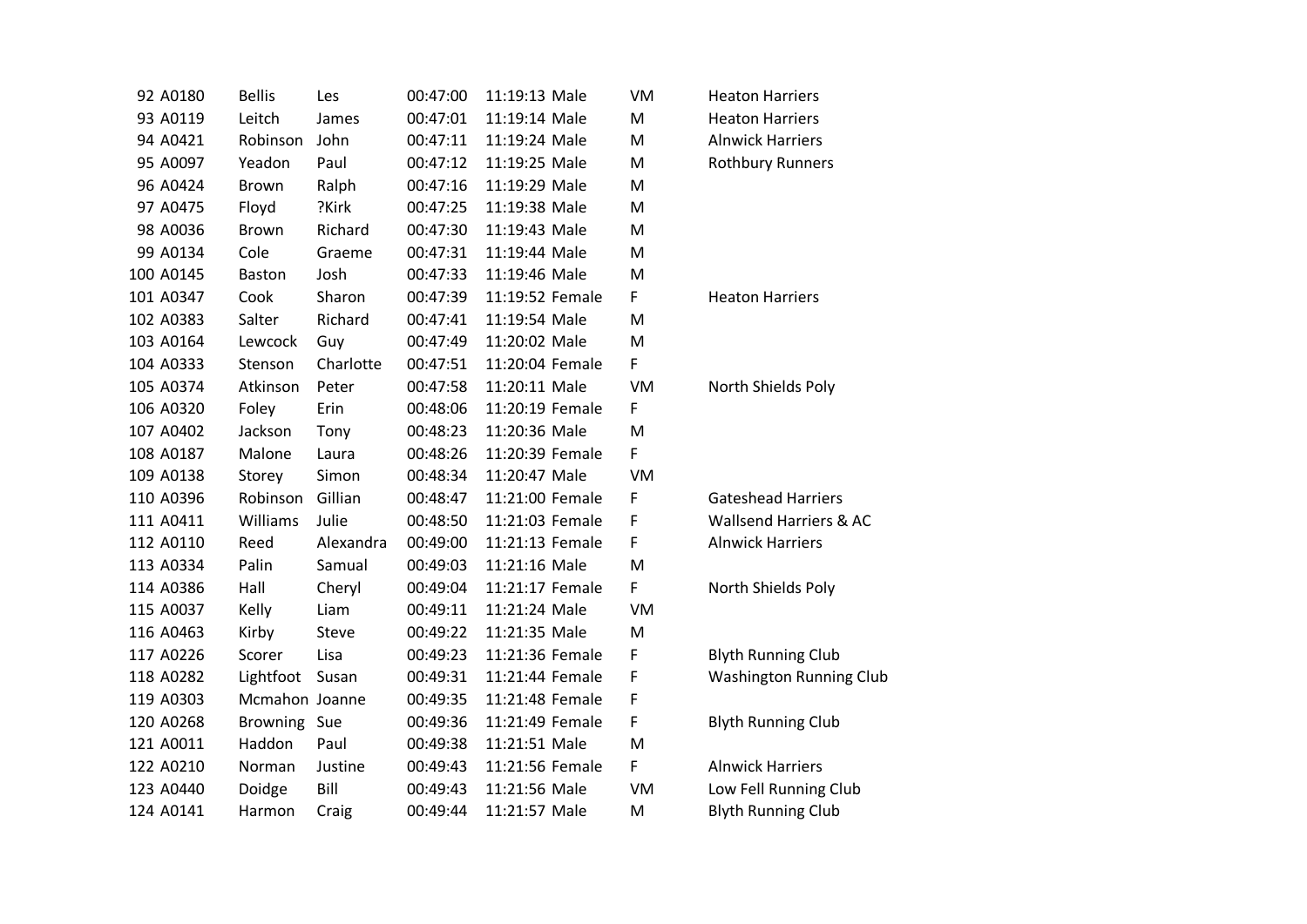| 125 A0130 | Cornell          | Lynne       | 00:49:52 | 11:22:05 Female | VF |                                 |
|-----------|------------------|-------------|----------|-----------------|----|---------------------------------|
| 126 A0211 | Ewing            | Michael     | 00:49:55 | 11:22:08 Male   | VM | <b>Heaton Harriers</b>          |
| 127 A0075 | Eastlake         | Luke        | 00:49:57 | 11:22:10 Male   | M  |                                 |
| 128 A0453 | Carlosama Sandra |             | 00:50:03 | 11:22:16 Female | F  | <b>Saltwell Harriers</b>        |
| 129 A0085 | Toman            | Dominic     | 00:50:05 | 11:22:18 Male   | M  |                                 |
| 130 A0481 | Krzysiak         | Graeme      | 00:50:12 | 11:22:25 Male   | M  |                                 |
| 131 A0497 | Curry            | Graham      | 00:50:21 | 11:22:34 Male   | M  |                                 |
| 132 A0114 | Hawyes           | Philip      | 00:50:30 | 11:22:43 Male   | VM |                                 |
| 133 A0147 | Kirtley          | Angela      | 00:50:32 | 11:22:45 Female | VF | <b>Gateshead Harriers</b>       |
| 134 A0012 | Jardine          | Kenneth     | 00:50:37 | 11:22:50 Male   | VM |                                 |
| 135 A0470 | Davison          | Neil        | 00:50:41 | 11:22:54 Male   | M  |                                 |
| 136 A0451 | Candlish         | Jacqui      | 00:50:44 | 11:22:57 Female | F  | <b>Saltwell Harriers</b>        |
| 137 A0078 | Young            | <b>Nick</b> | 00:50:55 | 11:23:08 Male   | M  |                                 |
| 138 A0082 | <b>Brodie</b>    | Sean        | 00:50:59 | 11:23:12 Male   | M  |                                 |
| 139 A0489 | Dallinson        | John        | 00:51:01 | 11:23:14 Male   | VM | <b>Fell Runners Association</b> |
| 140 A0450 | Candlish         | Dave        | 00:51:01 | 11:23:14 Male   | M  | <b>Saltwell Harriers</b>        |
| 141 A0072 | Watson           | Sandra      | 00:51:02 | 11:23:15 Female | F  |                                 |
| 142 A0270 | Toulson          | Andrew      | 00:51:07 | 11:23:20 Male   | M  |                                 |
| 143 A0297 | Anderson Lee     |             | 00:51:11 | 11:23:24 Male   | VM |                                 |
| 144 A0020 | <b>Blackett</b>  | Paul        | 00:51:28 | 11:23:41 Male   | M  | <b>Blyth Running Club</b>       |
| 145 A0118 | Prescott         | James       | 00:51:29 | 11:23:42 Male   | VM |                                 |
| 146 A0299 | <b>Barrett</b>   | Michael     | 00:51:30 | 11:23:43 Male   | M  |                                 |
| 147 A0478 | Patrick          | Michael     | 00:51:34 | 11:23:47 Male   | M  |                                 |
| 148 A0033 | Soulsby          | Chris       | 00:51:37 | 11:23:50 Male   | M  |                                 |
| 149 A0291 | Mcgarry          | David       | 00:51:56 | 11:24:09 Male   | M  | <b>Blyth Running Club</b>       |
| 150 A0315 | Robinson         | <b>Nick</b> | 00:52:03 | 11:24:16 Male   | M  |                                 |
| 151 A0046 | Paynter          | Karen       | 00:52:06 | 11:24:19 Female | F  |                                 |
| 152 A0331 | Mclean           | Laura       | 00:52:08 | 11:24:21 Female | F  | <b>Alnwick Harriers</b>         |
| 153 A0398 | Robinson         | Judith      | 00:52:17 | 11:24:30 Female | F  | <b>Gateshead Harriers</b>       |
| 154 A0255 | Air              | Paul        | 00:52:33 | 11:24:46 Male   | M  |                                 |
| 155 A0212 | Newman           | David       | 00:52:38 | 11:24:51 Male   | VM |                                 |
| 156 A0277 | Scott            | Donna       | 00:52:42 | 11:24:55 Female | F  |                                 |
| 157 A0278 | David            | Carnaffan   | 00:52:42 | 11:24:55 Male   | m  |                                 |
|           |                  |             |          |                 |    |                                 |

| <b>Saltwell Harriers</b>                                    |
|-------------------------------------------------------------|
| <b>Gateshead Harriers</b>                                   |
| <b>Saltwell Harriers</b>                                    |
| <b>Fell Runners Association</b><br><b>Saltwell Harriers</b> |
| <b>Blyth Running Club</b>                                   |
| <b>Blyth Running Club</b>                                   |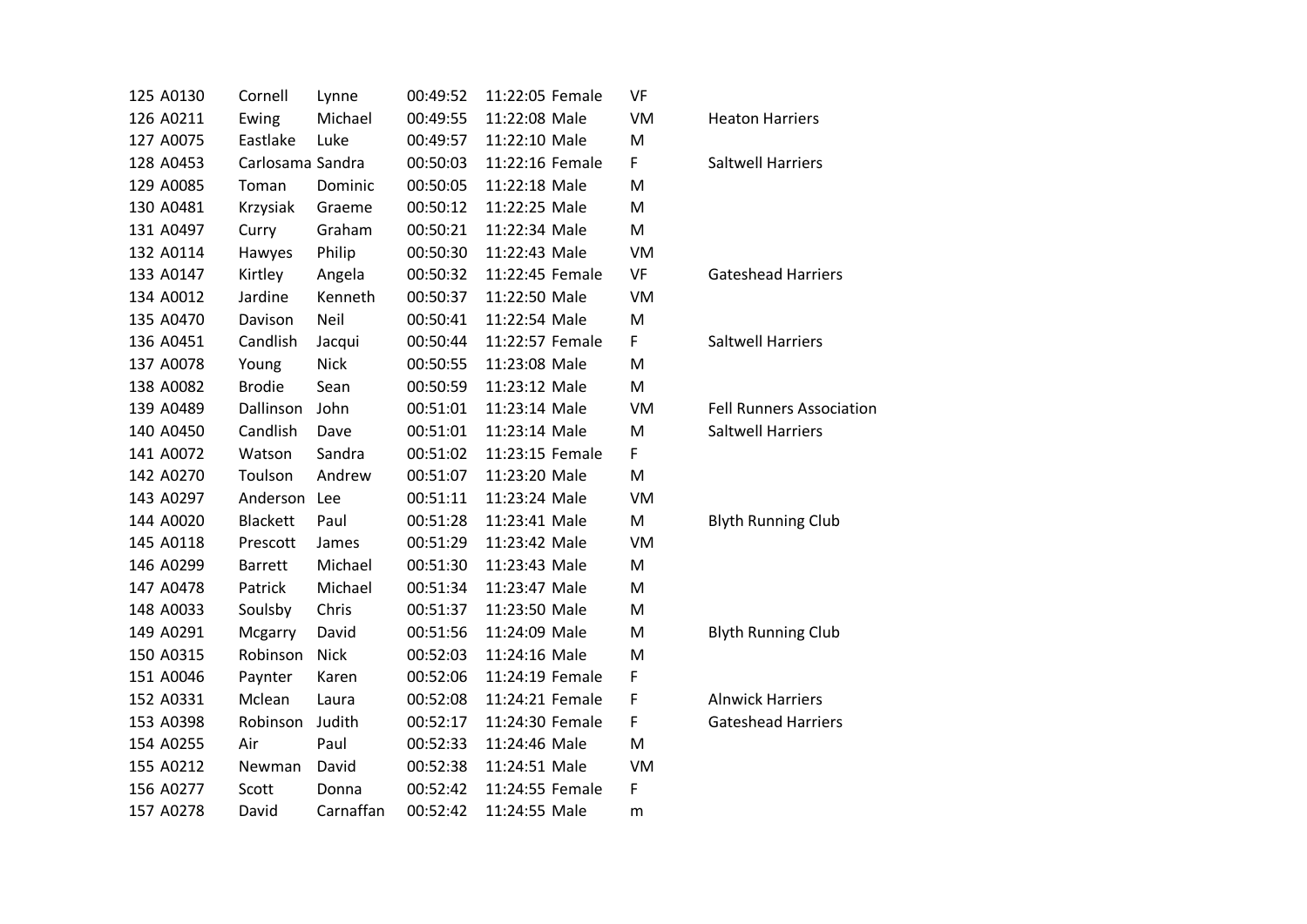| 158 A0454 | capp                | James        | 00:52:44 | 11:24:57 Male   | M    |
|-----------|---------------------|--------------|----------|-----------------|------|
| 159 A0473 | Dobinson            | Hayley       | 00:52:47 | 11:25:00 Female | u16f |
| 160 A0474 | Dobinson            | Andrew       | 00:52:47 | 11:25:00 Male   | M    |
| 161 A0214 | Ward                | Penny        | 00:53:06 | 11:25:19 Female | F    |
| 162 A0394 | Stephensollan       |              | 00:53:13 | 11:25:26 Male   | VM   |
| 163 A0065 | Cavens              | Marc         | 00:53:19 | 11:25:32 Male   | M    |
| 164 A0262 | Thorn               | Andrew       | 00:53:23 | 11:25:36 Male   | M    |
| 165 A0325 | Parry               | Carol        | 00:53:23 | 11:25:36 Female | F    |
| 166 A0313 | Smith               | Sue          | 00:53:24 | 11:25:37 Female | F    |
| 167 A0106 | Rowe                | Trevor       | 00:53:29 | 11:25:42 Male   | VM   |
| 168 A0205 | Price               | Claire       | 00:53:32 | 11:25:45 Female | F    |
| 169 A0460 | Taylor              | lan          | 00:53:32 | 11:25:45 Male   | VM   |
| 170 A0351 | O'neill             | Kevin        | 00:53:34 | 11:25:47 Male   | M    |
| 171 A0365 | Harbottle           | Louise       | 00:53:39 | 11:25:52 Female | F    |
| 172 A0198 | Donalson            | lan          | 00:53:43 | 11:25:56 Male   | VM   |
| 173 A0096 | Horry               | Amanda       | 00:53:50 | 11:26:03 Female | F    |
| 174 A0256 | Coates              | Susan        | 00:53:55 | 11:26:08 Female | VF   |
| 175 A0395 | Purvis              | Kyle         | 00:53:57 | 11:26:10 Male   | M    |
| 176 A0439 | Moscrop             | John         | 00:53:58 | 11:26:11 Male   | VM   |
| 177 A0051 | Manley              | Laura        | 00:53:59 | 11:26:12 Female | F    |
| 178 A0090 | Holliday            | Alison       | 00:54:01 | 11:26:14 Female | VF   |
| 179 A0407 | Redpath             | Mark         | 00:54:07 | 11:26:20 Male   | M    |
| 180 A0076 | Greenwell Sally ann |              | 00:54:08 | 11:26:21 Female | F    |
| 181 A0360 | Liddle              | Ali          | 00:54:14 | 11:26:27 Female | F    |
| 182 A0161 | Nelson              | Derek        | 00:54:15 | 11:26:28 Male   | VM   |
| 183 A0316 | Kidd                | Alastair     | 00:54:18 | 11:26:31 Male   | M    |
| 184 A0428 | Haley               | <b>Brian</b> | 00:54:21 | 11:26:34 Male   | M    |
| 185 A0239 | Newton              | Robert       | 00:54:30 | 11:26:43 Male   | VM   |
| 186 A0389 | Pollinger           | Jane         | 00:54:34 | 11:26:47 Female | F    |
| 187 A0388 | Cable               | Amanda       | 00:54:34 | 11:26:47 Female | F    |
| 188 A0373 | Foster              | Anna         | 00:54:36 | 11:26:49 Female | VF   |
| 189 A0366 | Walker              | Alex         | 00:54:36 | 11:26:49 Male   | M    |
| 190 A0244 | Lynn                | Lauren       | 00:54:41 | 11:26:54 Female | F    |

**Elswick Harriers** 

Morpeth Harriers Morpeth Harriers Birtley Athletics Club

Baildon Runners

Derwent valley running club

**Elswick Harriers** 

Low Fell Running Club Low Fell Running Club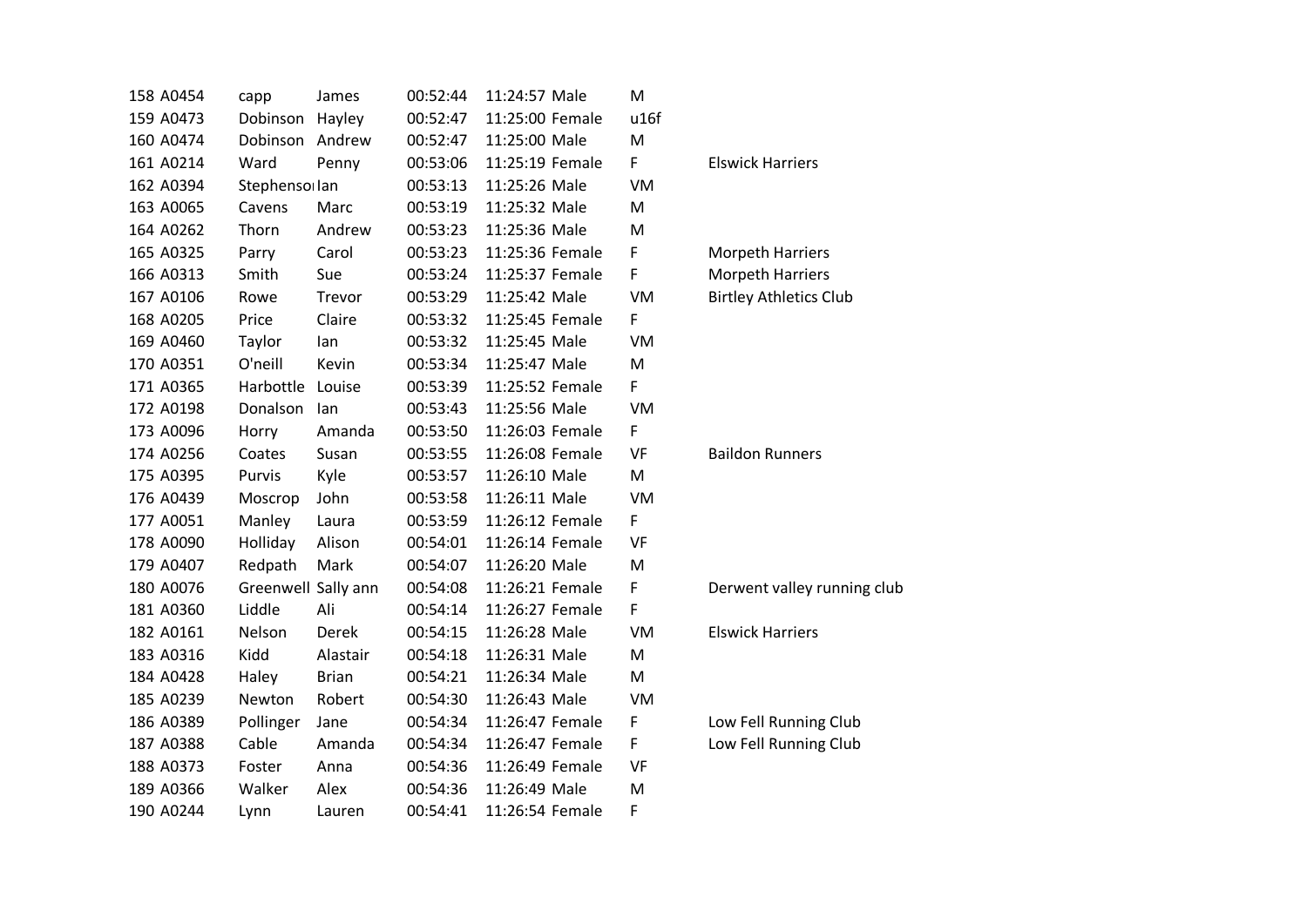|  | 191 A0372 | <b>Blacklock</b>       | Fiona    | 00:54:47 | 11:27:00 Female | F  |
|--|-----------|------------------------|----------|----------|-----------------|----|
|  | 192 A0283 | Lloyd                  | Tom      | 00:54:48 | 11:27:01 Male   | VM |
|  | 193 A0151 | Stephenso Claire       |          | 00:54:50 | 11:27:03 Female | F  |
|  | 194 A0176 | Chaves                 | Allan    | 00:54:51 | 11:27:04 Male   | M  |
|  | 195 A0177 | Garcia                 | Ainara   | 00:54:51 | 11:27:04 Female | F. |
|  | 196 A0192 | Rana                   | Harjiv   | 00:54:55 | 11:27:08 Male   | M  |
|  | 197 A0157 | Hewitt                 | Andrew   | 00:54:56 | 11:27:09 Male   | M  |
|  | 198 A0358 | <b>Bronze</b>          | Kim      | 00:55:10 | 11:27:23 Male   | VM |
|  | 199 A0013 | Smith                  | Alamn    | 00:55:10 | 11:27:23 Male   | VM |
|  | 200 A0179 | Smith                  | Samantha | 00:55:12 | 11:27:25 Female | F  |
|  | 201 A0289 | Dixon                  | Alan     | 00:55:18 | 11:27:31 Male   | M  |
|  | 202 A0003 | Ross                   | John     | 00:55:20 | 11:27:33 Male   | VM |
|  | 203 A0148 | <b>Bailey</b>          | Stephen  | 00:55:24 | 11:27:37 Male   | M  |
|  | 204 A0201 | Simpson                | Kallen   | 00:55:27 | 11:27:40 Male   | M  |
|  | 205 A0353 | Walker                 | David    | 00:55:28 | 11:27:41 Male   | VM |
|  | 206 A0243 | <b>Kirkpatrick Tom</b> |          | 00:55:29 | 11:27:42 Male   | M  |
|  | 207 A0162 | Schroeder Lynne        |          | 00:55:42 | 11:27:55 Female | F  |
|  | 208 A0215 | Ofiteru                | Dana     | 00:55:43 | 11:27:56 Female | F  |
|  | 209 A0184 | Robson                 | Rowan    | 00:55:47 | 11:28:00 Female | F  |
|  | 210 A0369 | Milner-mcl Katie       |          | 00:55:49 | 11:28:02 Female | F. |
|  | 211 A0370 | Crawford               | Lee      | 00:55:50 | 11:28:03 Male   | M  |
|  | 212 A0479 | Clark                  | Claire   | 00:55:52 | 11:28:05 Female | F. |
|  | 213 A0393 | Brabazon               | Anita    | 00:55:53 | 11:28:06 Female | F  |
|  | 214 A0213 | Glossop                | Jenny    | 00:55:55 | 11:28:08 Female | F  |
|  | 215 A0002 | France                 | Martin   | 00:55:55 | 11:28:08 Male   | M  |
|  | 216 A0064 | Coward                 | Katie    | 00:55:56 | 11:28:09 Female | F  |
|  | 217 A0295 | Crockett               | Sally    | 00:55:56 | 11:28:09 Female | VF |
|  | 218 A0458 | <b>Brennan</b>         | Marni    | 00:55:57 | 11:28:10 Female | F  |
|  | 219 A0441 | <b>Barrass</b>         | Ade      | 00:55:57 | 11:28:10 Male   | VM |
|  | 220 A0301 | Carey                  | Lynsey   | 00:55:59 | 11:28:12 Female | F  |
|  | 221 A0199 | Cooper                 | John     | 00:56:01 | 11:28:14 Male   | M  |
|  | 222 A0445 | Heslop                 | John     | 00:56:01 | 11:28:14 Male   | VM |
|  | 223 A0188 | Allerdyce              | Steven   | 00:56:02 | 11:28:15 Male   | VM |

Ashington Hirst Running Club Alnwick Harriers **Elvet Striders** 

# Alnwick Harriers

Blyth Running Club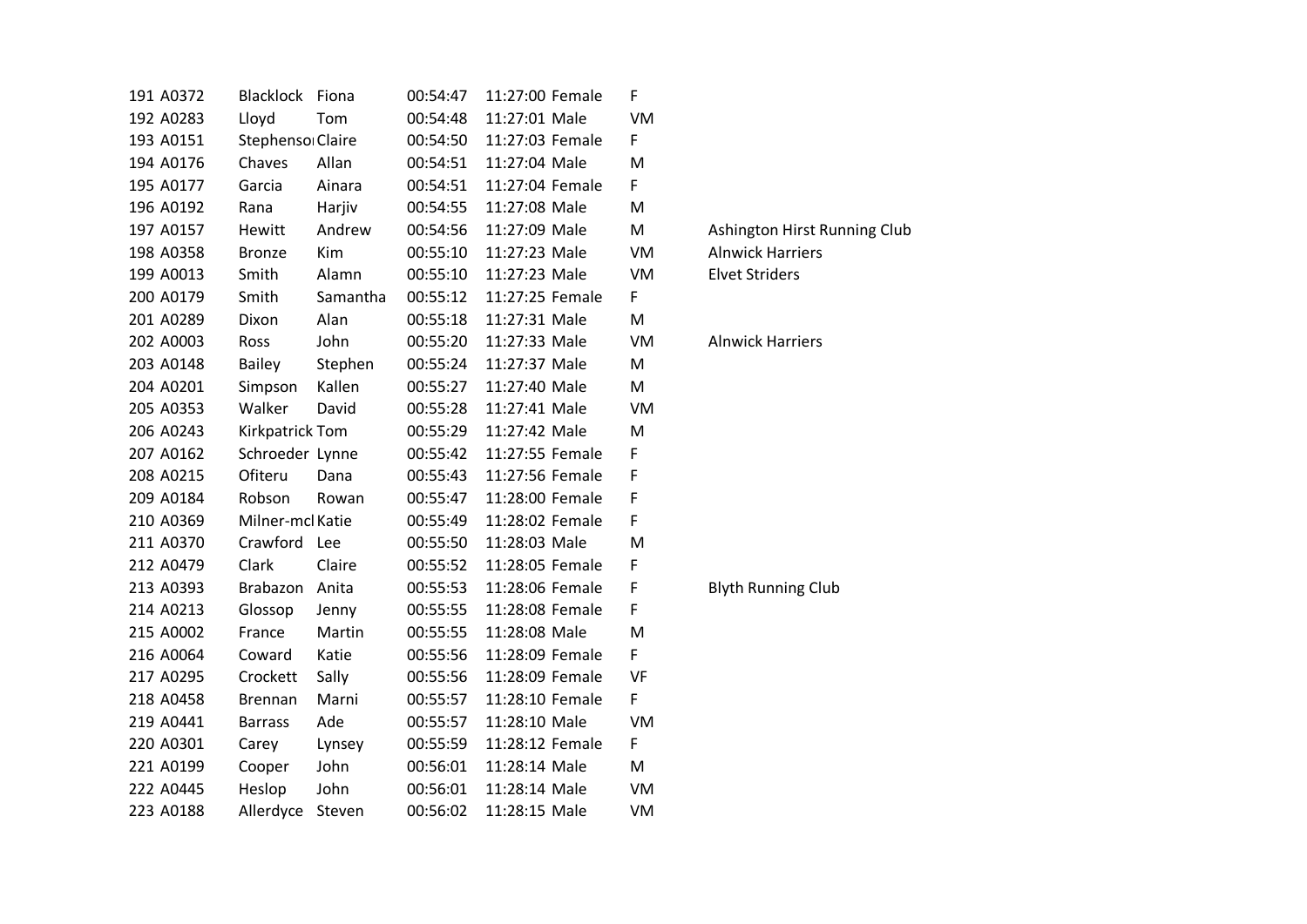| 224 A0156 | Fish<br>Catherine            | 00:56:04 | 11:28:17 Female | F         |    |
|-----------|------------------------------|----------|-----------------|-----------|----|
| 225 A0379 | Fitzpatrick Hannah           | 00:56:05 | 11:28:18 Female | F         |    |
| 226 A0435 | Harris<br>Karen              | 00:56:06 | 11:28:19 Female | F         |    |
| 227 A0028 | Robson<br>Kevin              | 00:56:07 | 11:28:20 Male   | M         |    |
| 228 A0259 | Luzanycia-ı Audery           | 00:56:08 | 11:28:21 Female | VF        |    |
| 229 A0049 | Wright<br>Debora             | 00:56:19 | 11:28:32 Female | F         |    |
| 230 A0086 | Piet<br>Arjan                | 00:56:23 | 11:28:36 Male   | VM        |    |
| 231 A0087 | Piet<br>Philippa             | 00:56:23 | 11:28:36 Female | F         |    |
| 232 A0165 | Carol<br>Lewcock             | 00:56:29 | 11:28:42 Female | F         |    |
| 233 A0241 | Poole<br>Alexander           | 00:56:30 | 11:28:43 Male   | M         |    |
| 234 A0409 | Moffat<br>Sarah              | 00:56:33 | 11:28:46 Female | F         |    |
| 235 A0443 | Halton<br>James              | 00:56:33 | 11:28:46 Male   | M         |    |
| 236 A0006 | Dellbridge Paul              | 00:56:34 | 11:28:47 Male   | VM        |    |
| 237 A0264 | <b>Barnes</b><br>Daniel      | 00:56:42 | 11:28:55 Male   |           | 35 |
| 238 A0095 | <b>Stuart</b><br>Victoria    | 00:56:45 | 11:28:58 Female | F         |    |
| 239 A0093 | Thompson Allison             | 00:56:45 | 11:28:58 Female | F         |    |
| 240 A0047 | Richie<br>Gavin              | 00:57:00 | 11:29:13 Male   | VM        |    |
| 241 A0328 | Nina<br>Cameron              | 00:57:01 | 11:29:14 Female | F         |    |
| 242 A0242 | <b>Tricia</b><br><b>Best</b> | 00:57:02 | 11:29:15 Female | F         |    |
| 243 A0155 | Gascoigne Julie              | 00:57:03 | 11:29:16 Female | F         |    |
| 244 A0308 | Helen<br>Foster              | 00:57:07 | 11:29:20 Female | F         |    |
| 245 A0060 | <b>Booth</b><br>Vicky        | 00:57:13 | 11:29:26 Female | F         |    |
| 246 A0088 | Edwards<br>Amy               | 00:57:16 | 11:29:29 Female | F         |    |
| 247 A0175 | Michelle<br>Mangan           | 00:57:18 | 11:29:31 Female | <b>VF</b> |    |
| 248 A0485 | Wanless<br>Julie             | 00:57:20 | 11:29:33 Female | F         |    |
| 249 A0346 | Jill<br>Cull                 | 00:57:24 | 11:29:37 Female | F         |    |
| 250 A0375 | Jobling<br>Julie-anne        | 00:57:26 | 11:29:39 Female | F         |    |
| 251 A0381 | Catherine<br>Isaac           | 00:57:29 | 11:29:42 Female | F         |    |
| 252 A0412 | <b>Burke</b><br>Helen        | 00:57:35 | 11:29:48 Female | F         |    |
| 253 A0484 | <b>Black</b><br>Jane         | 00:57:40 | 11:29:53 Female | F         |    |
| 254 A0467 | Jackson<br>Catherine         | 00:57:47 | 11:30:00 Female | u16f      |    |
| 255 A0153 | Hall<br>Tammy                | 00:57:51 | 11:30:04 Female | F         |    |
| 256 A0459 | Taylor<br>Eve                | 00:57:54 | 11:30:07 Female | VF        |    |

# Blyth Running Club

# These Guys Can Run Alnwick Harriers

Morpeth Harriers

#### Heaton Harriers

**Baildon Runners** 

# **Elswick Harriers**

Blyth Running Club

## Elswick Harriers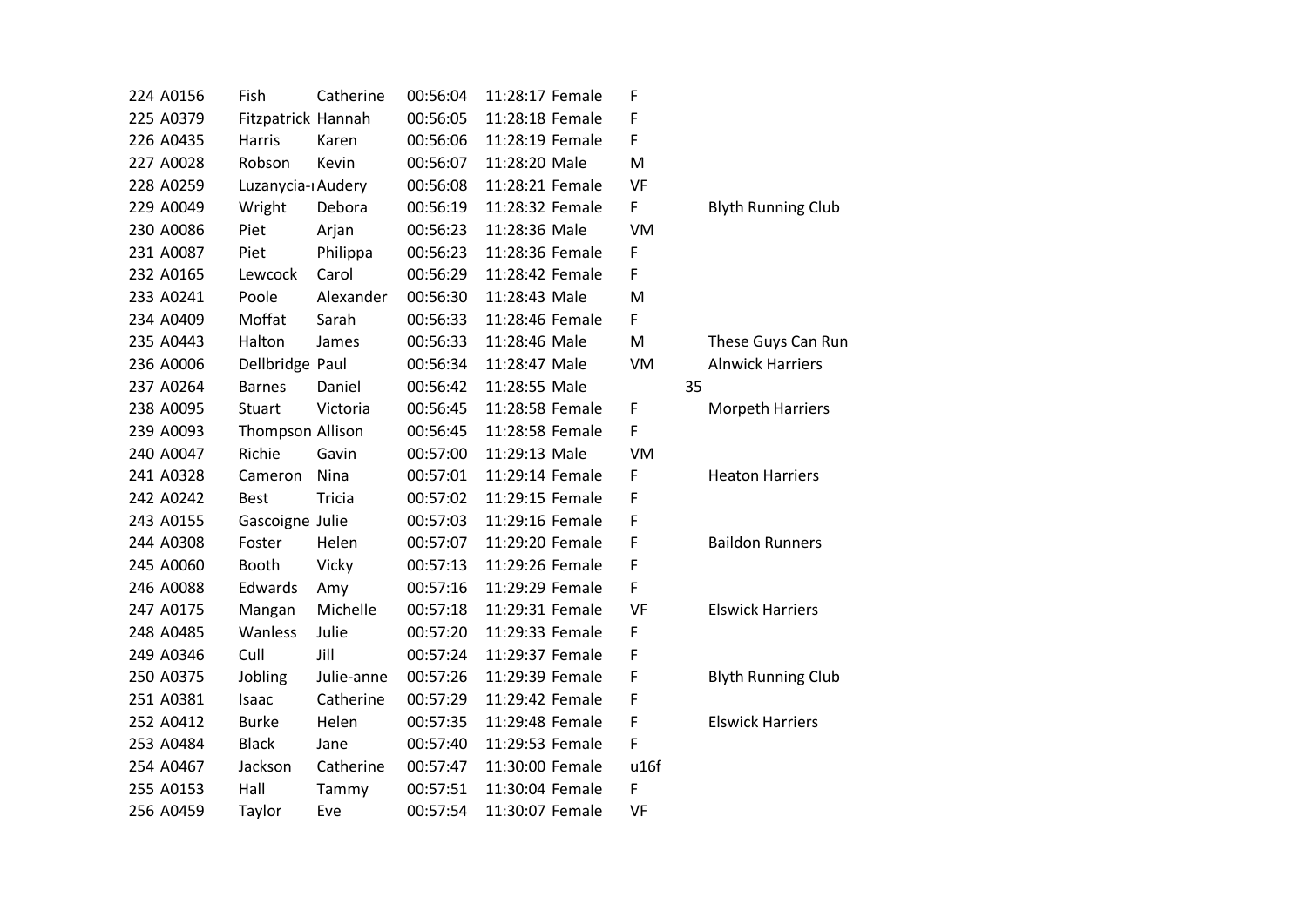| 257 A0140 | Storey            | Hazel     | 00:57:55 | 11:30:08 Female | F         |
|-----------|-------------------|-----------|----------|-----------------|-----------|
| 258 A0377 | <b>Nugent</b>     | Kayleigh  | 00:57:58 | 11:30:11 Female | F         |
| 259 A0251 | Hill              | Deborah   | 00:57:58 | 11:30:11 Female | F         |
| 260 A0249 | <b>Tibbitts</b>   | Ciara     | 00:57:58 | 11:30:11 Female | F         |
| 261 A0015 | Robertson Brian   |           | 00:58:07 | 11:30:20 Male   | M         |
| 262 A0209 | <b>Barrass</b>    | Heather   | 00:58:11 | 11:30:24 Female | F.        |
| 263 A0261 | Luzanycia         | Dan       | 00:58:16 | 11:30:29 Male   | M         |
| 264 A0069 | Roberts           | Jack      | 00:58:17 | 11:30:30 Male   | VM        |
| 265 A0345 | Mclean            | Kate      | 00:58:17 | 11:30:30 Female | F         |
| 266 A0035 | Davison           | Robert    | 00:58:24 | 11:30:37 Male   | M         |
| 267 A0021 | Smith             | Laura     | 00:58:29 | 11:30:42 Female | F         |
| 268 A0464 | Murray            | Emma      | 00:58:31 | 11:30:44 Female | F         |
| 269 A0235 | Earnshaw          | Paul      | 00:58:32 | 11:30:45 Male   | M         |
| 270 A0172 | Lindsay-du Joanna |           | 00:58:36 | 11:30:49 Female | F         |
| 271 A0100 | Carrigan          | Christine | 00:58:42 | 11:30:55 Female | VF        |
| 272 A0400 | Wiliamson Karen   |           | 00:58:44 | 11:30:57 Female | F.        |
| 273 A0288 | Carrick           | Michael   | 00:58:45 | 11:30:58 Male   | M         |
| 274 A0344 | Charlton          | John      | 00:58:48 | 11:31:01 Male   | M         |
| 275 A0368 | <b>Baston</b>     | Owen      | 00:58:55 | 11:31:08 Male   | M         |
| 276 A0083 | <b>Brodie</b>     | Leahanne  | 00:59:00 | 11:31:13 Female | F         |
| 277 A0220 | Storey            | Madeline  | 00:59:14 | 11:31:27 Female | <b>VF</b> |
| 278 A0410 | Mccormacl Ron     |           | 00:59:17 | 11:31:30 Male   | VM        |
| 279 A0327 | Wright            | Gavin     | 00:59:22 | 11:31:35 Male   | M         |
| 280 A0298 | Chisholm          | Rod       | 00:59:26 | 11:31:39 Male   | M         |
| 281 A0326 | Robson            | Jo        | 00:59:27 | 11:31:40 Female | F         |
| 282 A0385 | Jones             | Emy       | 00:59:31 | 11:31:44 Female | F         |
| 283 A0401 | Garrick           | Jessica   | 00:59:40 | 11:31:53 Female | F         |
| 284 A0236 | Tate              | Carolyn   | 00:59:44 | 11:31:57 Female | F         |
| 285 A0457 | Bedigan           | Helen     | 00:59:45 | 11:31:58 Female | F         |
| 286 A0233 | Stephenso Liesa   |           | 00:59:50 | 11:32:03 Female | F         |
| 287 A0427 | Parker            | Richard   | 00:59:51 | 11:32:04 Male   | M         |
| 288 A0123 | Stephensol Fay    |           | 00:59:58 | 11:32:11 Female | F         |
| 289 A0476 | Dickinson Gemma   |           | 00:59:59 | 11:32:12 Female | F         |

Ashington Hirst Running Club Gosforth Harriers Ashington Hirst Running Club Ashington Hirst Running Club

## Blyth Running Club

Alnwick Harriers

Elswick Harriers

Alnwick Harriers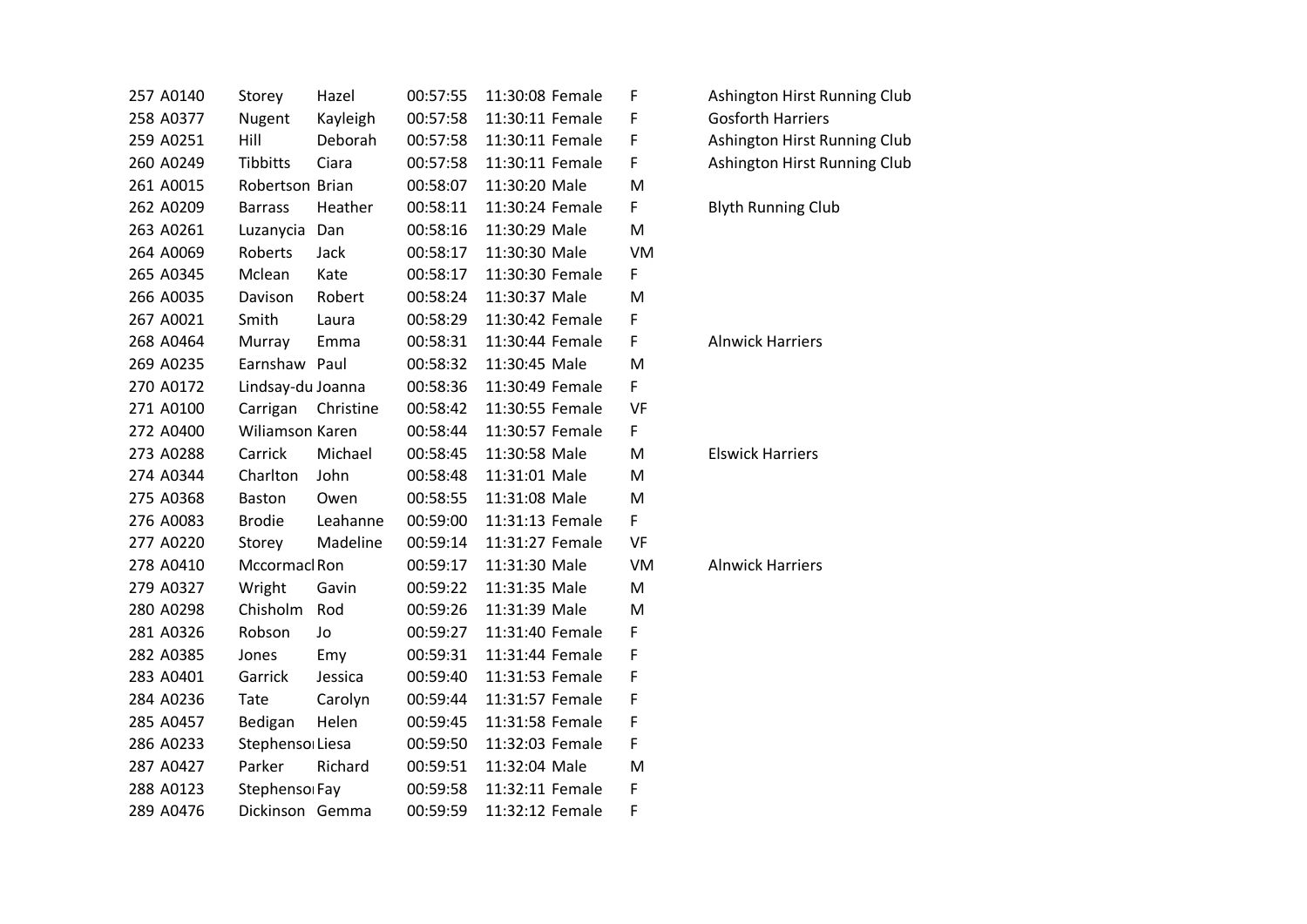| 290 A0483 | Daly                  | Ant                | 01:00:01 | 11:32:14 Male   | M    |                               |
|-----------|-----------------------|--------------------|----------|-----------------|------|-------------------------------|
| 291 A0079 | Clark                 | Emma               | 01:00:02 | 11:32:15 Female | F    | A team                        |
| 292 A0252 | <b>Baston</b>         | Amy                | 01:00:03 | 11:32:16 Female | F    |                               |
| 293 A0122 | <b>Dick</b>           | Geoff              | 01:00:03 | 11:32:16 Male   | VM   | Ashington Hirst Running Club  |
| 294 A0103 | Robertson Trevor      |                    | 01:00:05 | 11:32:18 Male   | VM   |                               |
| 295 A0499 |                       | Thomason Thanatorn | 01:00:06 | 11:32:19 Female | F    |                               |
| 296 A0160 | Windsor               | lan                | 01:00:08 | 11:32:21 Male   | M    | <b>Tyne Bridge Harriers</b>   |
| 297 A0016 | Margison              | Michelle           | 01:00:10 | 11:32:23 Female | F    |                               |
| 298 A0050 | Edwards               | Julie ann          | 01:00:11 | 11:32:24 Female | F    | <b>Hartlepool Triathletes</b> |
| 299 A0465 | Bell                  | Lisa               | 01:00:15 | 11:32:28 Female | F    |                               |
| 300 A0361 | Seago                 | Craig              | 01:00:16 | 11:32:29 Male   | M    |                               |
| 301 A0062 | Godfrey               | Simon              | 01:00:19 | 11:32:32 Male   | M    |                               |
| 302 A0142 | Gemma                 | Harmon             | 01:00:28 | 11:32:41 Female | F    |                               |
| 303 A0322 | Harvey                | Scott              | 01:00:34 | 11:32:47 Male   | M    |                               |
| 304 A0456 | Embleton Philip       |                    | 01:00:38 | 11:32:51 Male   | M    |                               |
| 305 A0039 | Garner-har Claire     |                    | 01:00:40 | 11:32:53 Female | F    |                               |
| 306 A0025 | Eggett                | Alyson             | 01:00:41 | 11:32:54 Female | F    |                               |
| 307 A0112 | <b>Buddle</b>         | Lynne              | 01:00:44 | 11:32:57 Female | F    |                               |
| 308 A0263 | Lambie                | Aileen             | 01:00:49 | 11:33:02 Female | F    |                               |
| 309 A0005 | Reid                  | Donna              | 01:00:49 | 11:33:02 Female | F    |                               |
| 310 A0137 | Parker                | Heather            | 01:00:50 | 11:33:03 Female | VF   | Ashington Hirst Running Club  |
| 311 A0319 | <b>Wealleans Kate</b> |                    | 01:00:56 | 11:33:09 Female | F    | Ashington Hirst Running Club  |
| 312 A0063 | Auton                 | Dot                | 01:01:04 | 11:33:17 Female | VF   |                               |
| 313 A0362 | Davison               | Alison             | 01:01:30 | 11:33:43 Female | F    |                               |
| 314 A0376 | Common                | Jade               | 01:01:31 | 11:33:44 Female | F    |                               |
| 315 A0181 | Akhurst               | Jane               | 01:01:37 | 11:33:50 Female | VF   |                               |
| 316 A0154 | Young                 | Stacey             | 01:01:44 | 11:33:57 Female | F    |                               |
| 317 A0330 | Hutton                | Joanne             | 01:01:45 | 11:33:58 Female | F    |                               |
| 318 A0113 | Maughan Donna         |                    | 01:02:02 | 11:34:15 Female | F    |                               |
| 319 A0197 | Chruszczev Lucie      |                    | 01:02:02 | 11:34:15 Female | F    |                               |
| 320 A0052 | Rowell                | Hilary             | 01:02:06 | 11:34:19 Female | F    | <b>Elswick Harriers</b>       |
| 321 A0480 | MacPhee               | Samuel             | 01:02:11 | 11:34:24 Male   | U16M |                               |
| 322 A0009 | Richards              | Kath               | 01:02:12 | 11:34:25 Female | VF   |                               |
|           |                       |                    |          |                 |      |                               |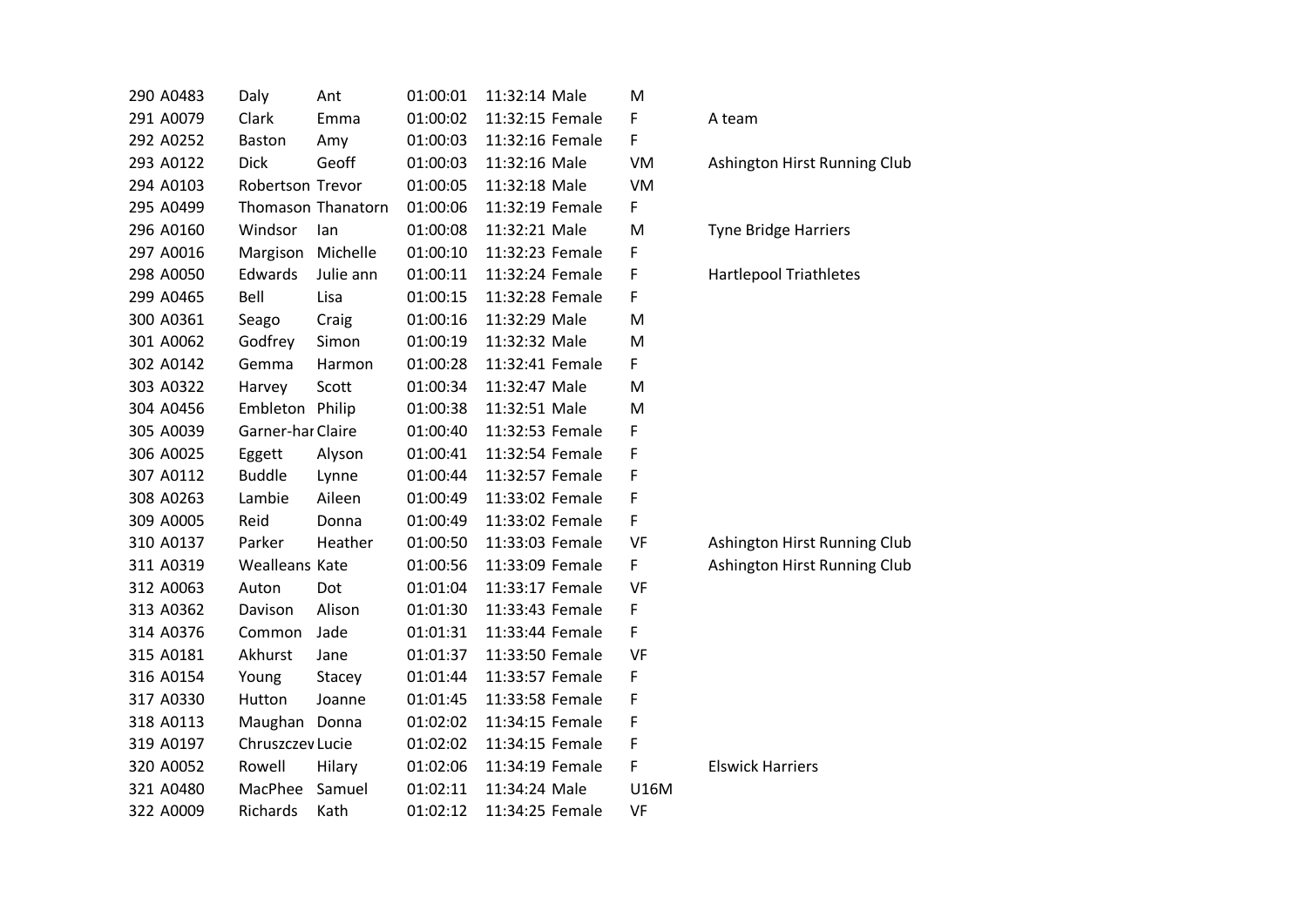| 323 A0382 | Thompson Sarah   |               | 01:02:20 | 11:34:33 Female | F            |                             |
|-----------|------------------|---------------|----------|-----------------|--------------|-----------------------------|
| 324 A0222 | Baxter           | Scotty        | 01:02:26 | 11:34:39 Male   | M            | <b>Blyth Running Club</b>   |
| 325 A0380 | Lever            | Louise        | 01:02:30 | 11:34:43 Female | F            | <b>Sunderland Strollers</b> |
| 326 A0080 | Deritis          | Vicki         | 01:02:33 | 11:34:46 Female | VF           | <b>Tyne Bridge Harriers</b> |
| 327 A0273 | Leslie           | Samantha      | 01:02:35 | 11:34:48 Female | F            |                             |
| 328 A0314 | Checkley         | Reginald      | 01:02:37 | 11:34:50 Male   | VM           | <b>Heaton Harriers</b>      |
| 329 A0204 | Cromar           | Paula         | 01:02:38 | 11:34:51 Female | F            |                             |
| 330 A0054 | Pringle          | Andrew        | 01:02:38 | 11:34:51 Male   | VM           |                             |
| 331 A0294 | Crocket          | Stephen       | 01:02:43 | 11:34:56 Male   | <b>VM</b>    |                             |
| 332 A0007 | Moore            | Marie         | 01:02:50 | 11:35:03 Female | F            | Low Fell Running Clu        |
| 333 A0116 | Routledge Karen  |               | 01:02:50 | 11:35:03 Female | VF           | <b>Elswick Harriers</b>     |
| 334 A0008 | Richards         | Steve         | 01:02:57 | 11:35:10 Male   | <b>VM</b>    |                             |
| 335 A0031 | Ainsley          | Alison        | 01:03:01 | 11:35:14 Female | VF           |                             |
| 336 A0066 | Carr             | Rachel        | 01:03:03 | 11:35:16 Female | F            |                             |
| 337 A0089 | Siddall          | Anna          | 01:03:08 | 11:35:21 Female | F            |                             |
| 338 A0293 | O'hare           | Jemma         | 01:03:10 | 11:35:23 Female | F            | <b>Elswick Harriers</b>     |
| 339 A0455 | Potter           | Debbie        | 01:03:11 | 11:35:24 Female | F            |                             |
| 340 A0144 | Jones            | Amy           | 01:03:11 | 11:35:24 Female | $\mathsf{F}$ |                             |
| 341 A0048 | Clough           | Sharon        | 01:03:26 | 11:35:39 Female | $\mathsf F$  |                             |
| 342 A0121 | Watson           | Cheryl        | 01:03:27 | 11:35:40 Female | F            |                             |
| 343 A0390 | Haddrick         | Kevin         | 01:03:35 | 11:35:48 Male   | M            |                             |
| 344 A0195 | Linsley          | Jonny         | 01:03:39 | 11:35:52 Male   | M            |                             |
| 345 A0216 | Fleck            | Ruth          | 01:03:44 | 11:35:57 Female | F            |                             |
| 346 A0296 | Mcdougle Lindsay |               | 01:03:44 | 11:35:57 Female | F            |                             |
| 347 A0466 | Flanighan Louise |               | 01:03:46 | 11:35:59 Female | F            |                             |
| 348 A0171 | Humble           | Paul          | 01:03:52 | 11:36:05 Male   | M            |                             |
| 349 A0217 | Lambert          | Hannah        | 01:03:59 | 11:36:12 Female | F            |                             |
| 350 A0354 | Fargher          | Lucy          | 01:03:59 | 11:36:12 Female | F            |                             |
| 351 A0206 | Knox             | Elizabeth     | 01:04:01 | 11:36:14 Female | F            |                             |
| 352 A0356 | Dodgson          | Richard       | 01:04:12 | 11:36:25 Male   | M            |                             |
| 353 A0014 | Leiper           | <b>Bernie</b> | 01:04:16 | 11:36:29 Female | VF           |                             |
| 354 A0074 | Lister           | Barry         | 01:04:30 | 11:36:43 Male   | VM           |                             |
| 355 A0091 | <b>Barrett</b>   | Tony          | 01:04:50 | 11:37:03 Male   | M            |                             |

| <b>Blyth Running Club</b>   |
|-----------------------------|
| <b>Sunderland Strollers</b> |
| <b>Tyne Bridge Harriers</b> |

Low Fell Running Club Elswick Harriers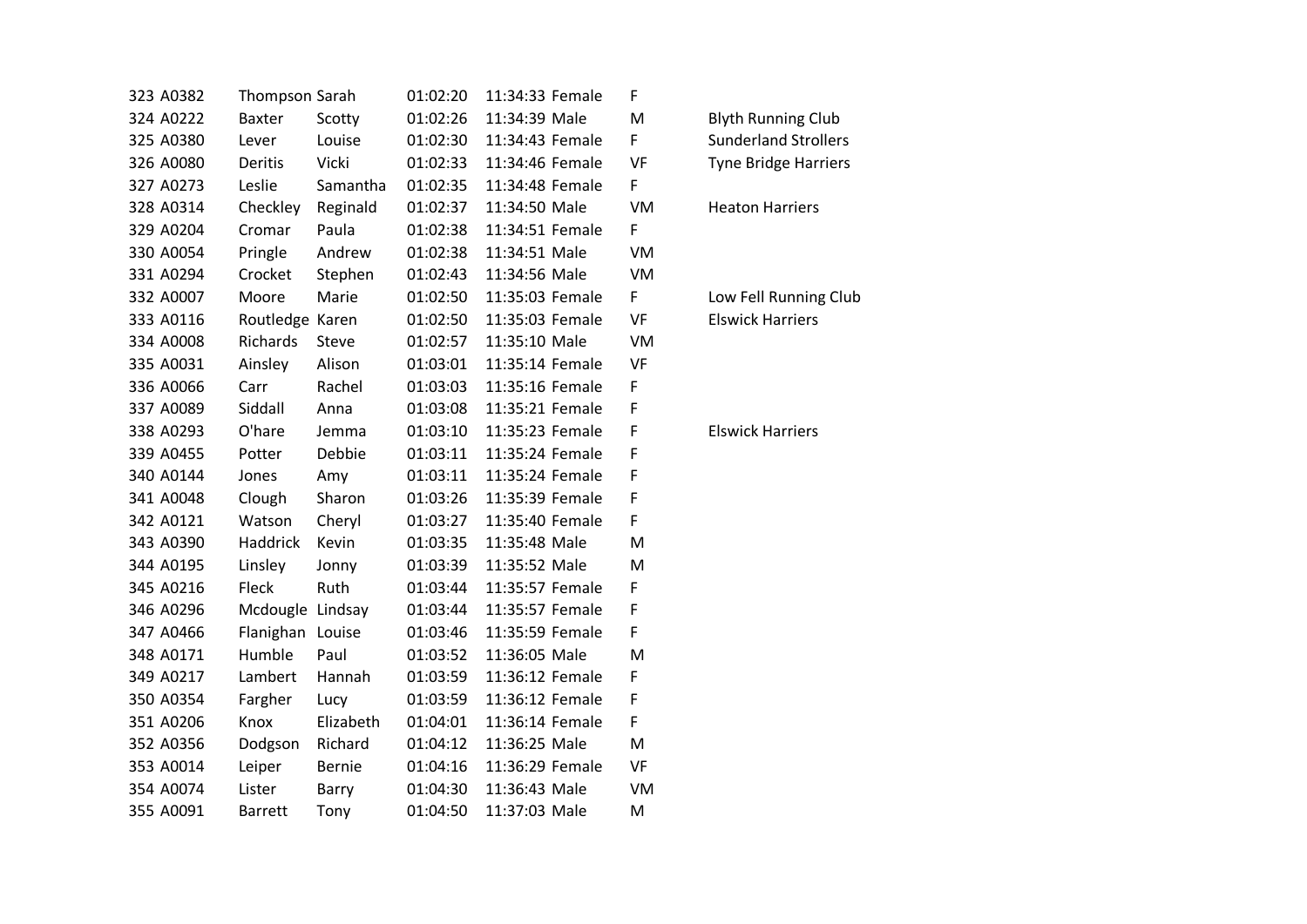| 356 A0132 | Munro                      | Lynn       | 01:04:53 | 11:37:06 Female | VF |
|-----------|----------------------------|------------|----------|-----------------|----|
| 357 A0318 | <b>Black</b>               | Claire     | 01:04:54 | 11:37:07 Female | F  |
| 358 A0276 | Horncastle John            |            | 01:04:55 | 11:37:08 Male   | M  |
| 359 A0010 | Taylor                     | Abbie      | 01:04:58 | 11:37:11 Female | F  |
| 360 A0415 | Dunderdal <sub>d</sub> Amy |            | 01:05:04 | 11:37:17 Female | F  |
| 361 A0191 | Mcadams                    | Christine  | 01:05:07 | 11:37:20 Female | F  |
| 362 A0173 | Hunter                     | Penelope   | 01:05:13 | 11:37:26 Female | F  |
| 363 A0305 | Keating                    | Nole       | 01:05:14 | 11:37:27 Male   | VM |
| 364 A0189 | Allan                      | Gail       | 01:05:17 | 11:37:30 Female | F  |
| 365 A0258 | Leeson                     | Lesley     | 01:05:20 | 11:37:33 Female | F  |
| 366 A0447 | Kidd                       | Sarah      | 01:05:21 | 11:37:34 Female | F  |
| 367 A0279 | Harrison                   | Victoria   | 01:05:36 | 11:37:49 Female | F  |
| 368 A0432 | Stanton                    | Emma       | 01:05:54 | 11:38:07 Female | F  |
| 369 A0433 | Stanton                    | William    | 01:05:55 | 11:38:08 Male   | VM |
| 370 A0472 | White                      | Dawn       | 01:06:19 | 11:38:32 Female | F  |
| 371 A0024 | Cave                       | Lindsey    | 01:06:25 | 11:38:38 Female | F  |
| 372 A0286 | Gent                       | Chris      | 01:06:36 | 11:38:49 Male   | M  |
| 373 A0128 | Havery                     | Alison     | 01:06:50 | 11:39:03 Female | F  |
| 374 A0053 | Pringle                    | Christophe | 01:06:55 | 11:39:08 Male   | M  |
| 375 A0044 | Wilson                     | David      | 01:07:10 | 11:39:23 Male   | M  |
| 376 A0292 | Clark                      | Louise     | 01:07:15 | 11:39:28 Female | F  |
| 377 A0034 | <b>Miles</b>               | Cindy      | 01:07:23 | 11:39:36 Female | F  |
| 378 A0281 | Webb                       | Rose       | 01:07:29 | 11:39:42 Female | VF |
| 379 A0359 | Soulsby                    | Lisa       | 01:07:31 | 11:39:44 Female | F  |
| 380 A0423 | Wardle                     | Debbie     | 01:07:36 | 11:39:49 Female | F  |
| 381 A0077 | Gleeson                    | Jane       | 01:07:37 | 11:39:50 Female | VF |
| 382 A0496 | Hillier                    | Elanor     | 01:08:08 | 11:40:21 Female | F  |
| 383 A0105 | Morrison                   | Anna       | 01:08:13 | 11:40:26 Female | VF |
| 384 A0196 | Forster                    | Kirsty     | 01:08:18 | 11:40:31 Female | F  |
| 385 A0404 | Mooney                     | Claire     | 01:08:32 | 11:40:45 Female | F  |
| 386 A0405 | Mooney                     | Paul       | 01:08:32 | 11:40:45 Male   | M  |
| 387 A0125 | Muir                       | Chris      | 01:08:34 | 11:40:47 Male   | M  |
| 388 A0186 | <b>Armstrong Barbara</b>   |            | 01:08:43 | 11:40:56 Female | F  |

Blyth Running Club

Tyne Bridge Harriers

These Girls Can Run- Morpeth

The Stephen Carey Fund Elswick Harriers

Radley AC

Tyne Bridge Harriers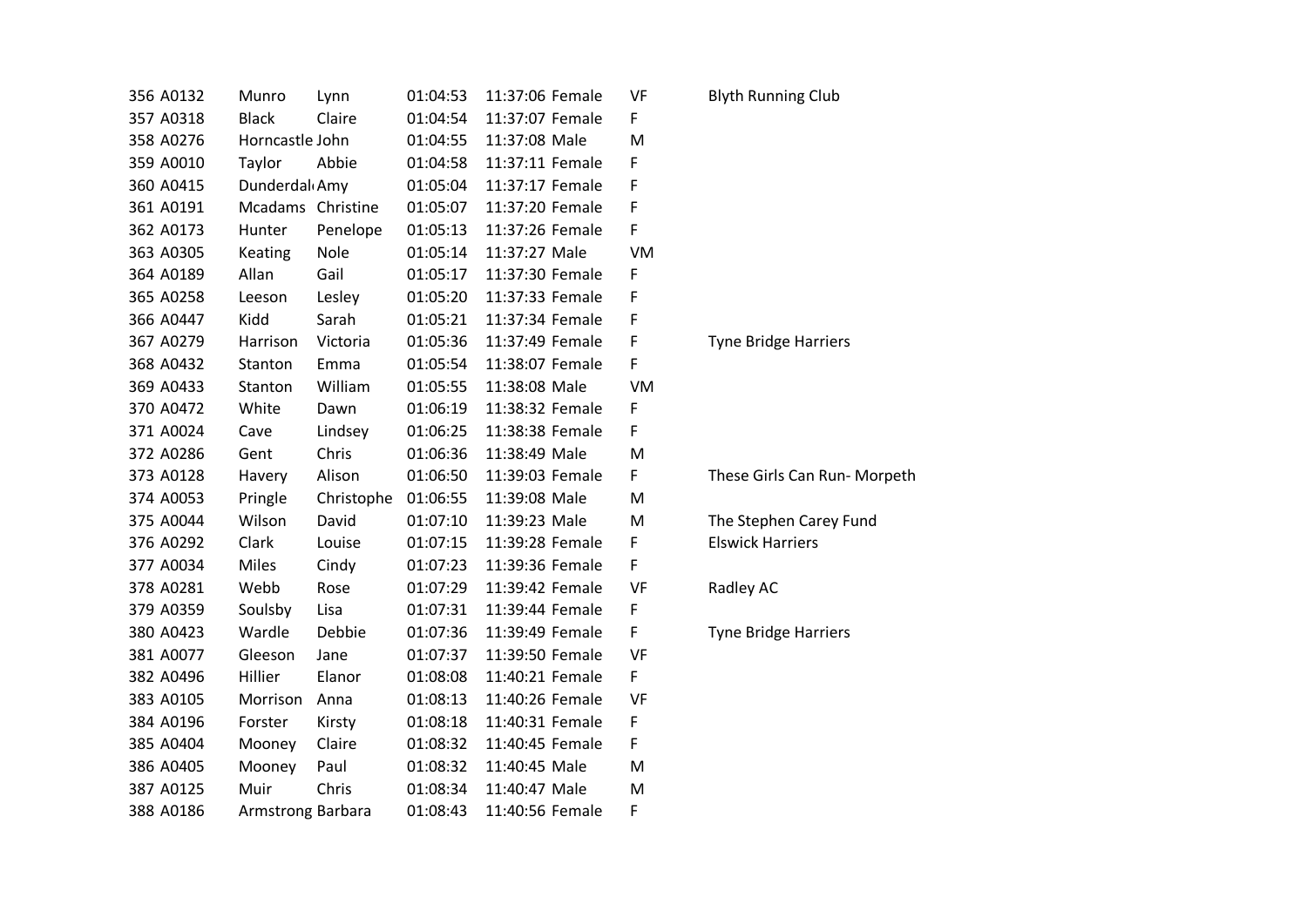| 389 A0429 | Parnaby           | Michelle             | 01:08:56 | 11:41:09 Female | F         |                    |
|-----------|-------------------|----------------------|----------|-----------------|-----------|--------------------|
| 390 A0442 | Edwards           | Susan                | 01:08:59 | 11:41:12 Female | F         | Sunder             |
| 391 A0229 | Redpath           | Steven               | 01:09:06 | 11:41:19 Male   | M         |                    |
| 392 A0257 | Jagger            | Carol                | 01:09:53 | 11:42:06 Female | VF        |                    |
| 393 A0352 | Routledge George  |                      | 01:10:01 | 11:42:14 Male   | VM        | Heaton             |
| 394 A0022 | Smith             | Denise               | 01:10:05 | 11:42:18 Female | VF        |                    |
| 395 A0221 | Spencer           | Karen                | 01:10:08 | 11:42:21 Female | F         |                    |
| 396 A0061 | Bowen             | Stacey               | 01:10:08 | 11:42:21 Female | F         | A team             |
| 397 A0307 | <b>Bullock</b>    | Jenny                | 01:10:18 | 11:42:31 Female | F         |                    |
| 398 A0237 | Hedley            | Darrell              | 01:10:20 | 11:42:33 Male   | VM        |                    |
| 399 A0102 | Litterick         | Geoff                | 01:10:47 | 11:43:00 Male   | VM        |                    |
| 400 A0166 |                   | Goodfellov Josephine | 01:10:55 | 11:43:08 Female | VF        | Morpet             |
| 401 A0304 | Carey             | Andrew               | 01:11:10 | 11:43:23 Male   | M         |                    |
| 402 A0272 | Arndt             | Janie                | 01:11:14 | 11:43:27 Female | F         | North S            |
| 403 A0253 | Kilgour           | Janette              | 01:11:26 | 11:43:39 Female | <b>VF</b> | Heaton             |
| 404 A0413 | Gledson           | Emma                 | 01:11:34 | 11:43:47 Female | F         |                    |
| 405 A0059 | <b>Booth</b>      | Anne                 | 01:11:39 | 11:43:52 Female | VF        |                    |
| 406 A0115 | Simblett          | Emma                 | 01:11:43 | 11:43:56 Female | F         | Elswick            |
| 407 A0068 | Miller            | Richard              | 01:12:00 | 11:44:13 Male   | VM        |                    |
| 408 A0055 | Robson            | Catherine            | 01:12:05 | 11:44:18 Female | F         |                    |
| 409 A0056 | Robson            | Robert               | 01:12:06 | 11:44:19 Male   | M         |                    |
| 410 A0158 | Mathieson Sarah   |                      | 01:12:31 | 11:44:44 Female | VF        |                    |
| 411 A0170 | <b>Burke</b>      | David                | 01:12:31 | 11:44:44 Male   | M         |                    |
| 412 A0391 | Hume              | Mark Henr            | 01:12:41 | 11:44:54 Male   | VM        | Alnwicl            |
| 413 A0449 | Hardy             | Matthew              | 01:12:47 | 11:45:00 Male   | M         |                    |
| 414 A0406 | Garrick           | Claire               | 01:13:15 | 11:45:28 Female | F         |                    |
| 415 A0185 | Pounder           | <b>Barbara</b>       | 01:13:57 | 11:46:10 Female | VF        |                    |
| 416 A0469 | Wheldon           | Pam                  | 01:13:59 | 11:46:12 Female | VF        | Alnwicl            |
| 417 A0111 | Turner            | Carole               | 01:14:00 | 11:46:13 Female | VF        |                    |
| 418 A0126 | Calcraft          | Suzanne              | 01:14:32 | 11:46:45 Female | F         |                    |
| 419 A0284 | Kelly             | Marc                 | 01:15:22 | 11:47:35 Male   | M         |                    |
| 420 A0269 | Hewitt hol Lauren |                      | 01:15:32 | 11:47:45 Female | F         | North <sub>1</sub> |
| 421 A0350 | Shucksmith Paul   |                      | 01:15:33 | 11:47:46 Male   | VM        |                    |

Sunderland Strollers

### Heaton Harriers

## Morpeth Harriers

North Shields Poly Heaton Harriers

**Elswick Harriers** 

Alnwick Harriers

Alnwick Harriers

North Tyneside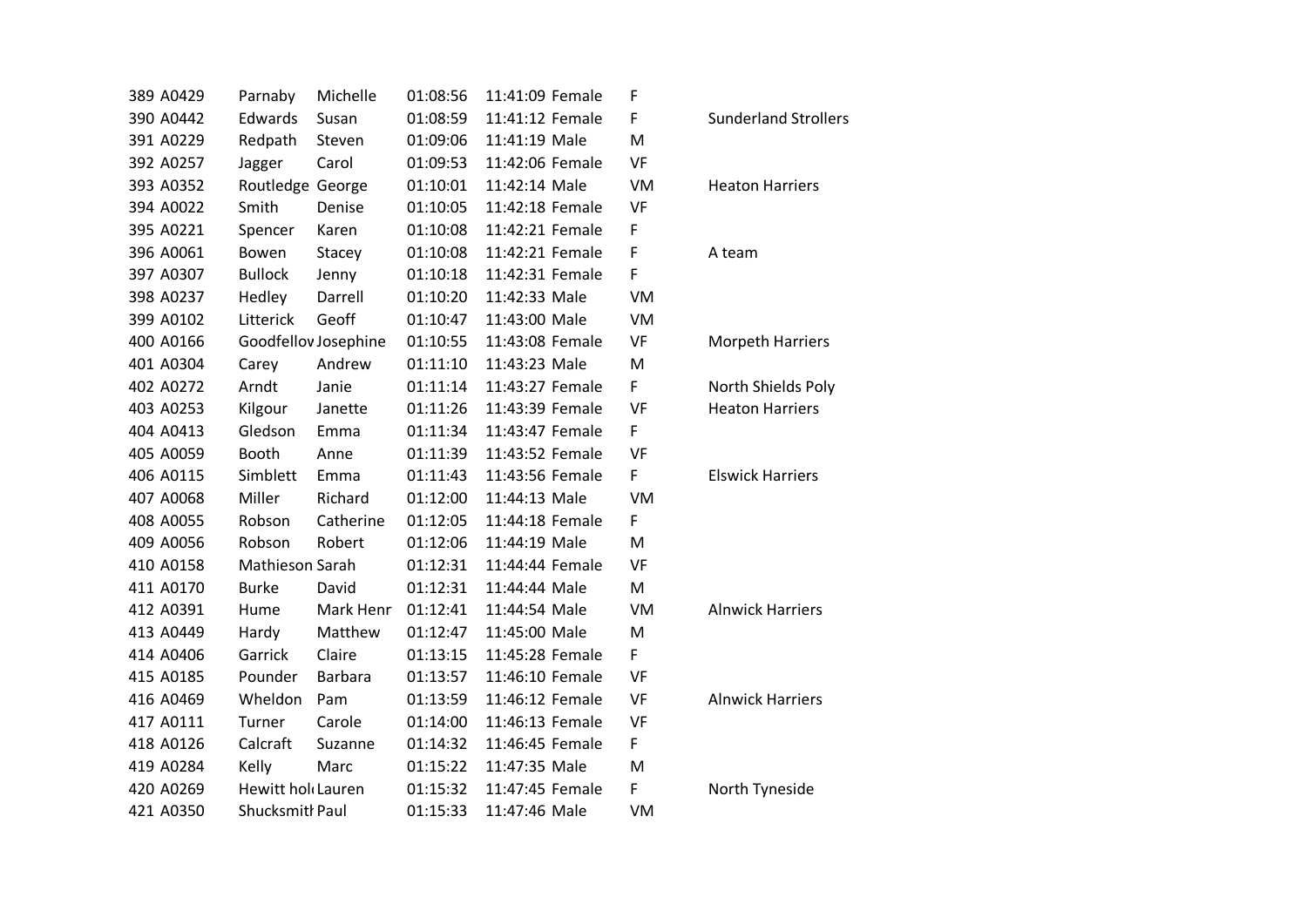| 422 A0098 | Carr                  | Julie       | 01:15:48 | 11:48:01 Female | F  |
|-----------|-----------------------|-------------|----------|-----------------|----|
| 423 A0183 | Cota                  | Tony        | 01:15:49 | 11:48:02 Male   | M  |
| 424 A0387 | Morrissey             | Jo          | 01:16:12 | 11:48:25 Female | F  |
| 425 A0019 | Dent                  | Shiela      | 01:17:02 | 11:49:15 Female | F  |
| 426 A0310 | Williams              | Helen       | 01:17:31 | 11:49:44 Female | F  |
| 427 A0311 | Williams              | Andrew      | 01:17:31 | 11:49:44 Male   | M  |
| 428 A0193 | Redhead               | Tracey      | 01:18:16 | 11:50:29 Female | VF |
| 429 A0117 | <b>Williamsor Les</b> |             | 01:18:17 | 11:50:30 Male   | VM |
| 430 A0109 | Nesbit                | Debra       | 01:18:23 | 11:50:36 Female | F  |
| 431 A0438 | <b>Barge</b>          | Tara        | 01:19:07 | 11:51:20 Female | F  |
| 432 A0260 | Tunstall              | Ronda       | 01:20:14 | 11:52:27 Female | F  |
| 433 A0491 | Kerton                | Ebb         | 01:20:33 | 11:52:46 Male   | VM |
| 434 A0108 | Read                  | Marc        | 01:22:25 | 11:54:38 Male   | M  |
| 435 A0169 | Lemin                 | Claire      | 01:23:08 | 11:55:21 Female | F  |
| 436 A0178 | Lemine                | Julie       | 01:23:08 | 11:55:21 Female | F  |
| 437 A0500 | Lemin                 | Simon       | 01:23:08 | 11:55:21 Male   | M  |
| 438 A0285 | Smith                 | Liz         | 01:25:29 | 11:57:42 Female | F  |
| 439 A0238 | Headley               | Debra       | 01:25:32 | 11:57:45 Female | F  |
| 440 A0247 | Wynarczyk Claire      |             | 01:26:15 | 11:58:28 Female | F  |
| 441 A0045 | Hazelhurst Jasmine    |             | 01:27:49 | 12:00:02 Female | F  |
| 442 A0271 | Moyes                 | Donna       | 01:30:12 | 12:02:25 Female | F  |
| 443 A0127 | Smith                 | Debra       | 01:34:40 | 12:06:53 Female | F  |
| 444 A0248 | Wynarczyk Alison      |             | 01:39:18 | 12:11:31 Female | VF |
| 445 A0336 | Gibson                | Chelsey     | 01:56:37 | 12:28:50 Female | F  |
| 446 A0337 | Robinson              | Jordan      | 01:56:37 | 12:28:50 Male   | M  |
| 447 A0342 | Robinson              | Hayley      | 01:56:37 | 12:28:50 Female | F  |
| 448 A0343 | Hart                  | George      | 01:56:38 | 12:28:51 Male   | M  |
| 449 A0323 | Asprey                | Teresa      | 02:04:00 | 12:36:13 Female | F  |
| 450 A0324 | Asprey                | Michael Da  | 02:04:01 | 12:36:14 Male   | M  |
| 451 A0341 | Robinson              | Rosalind Bi | 02:05:13 | 12:37:26 Female | VF |
| 452 A0339 | Laverick              | David       | 02:05:27 | 12:37:40 Male   | VM |
| 453 A0338 | Laverick              | Alby Junior | 02:06:05 | 12:38:18 Male   | jm |
| 454 A0340 | Laverick              | Dawn        | 02:06:06 | 12:38:19 Female | F  |

Northern Frontrunners

**Elswick Harriers Elswick Harriers** 

Blyth Running Club

Tyne Bridge Harriers